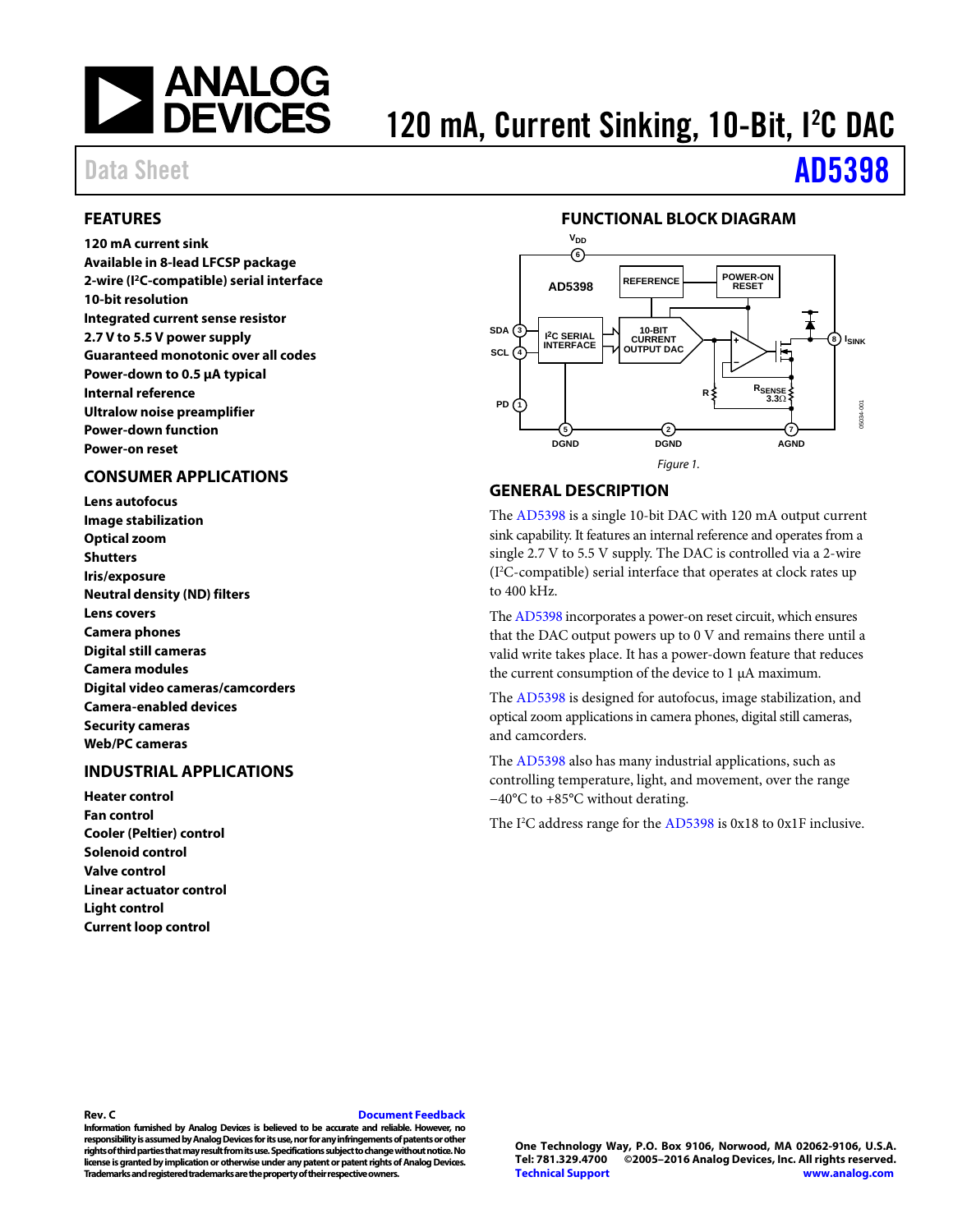## **TABLE OF CONTENTS**

### <span id="page-1-0"></span>**REVISION HISTORY**

| $5/2016$ —Rev. B to Rev. C |  |
|----------------------------|--|
|                            |  |
|                            |  |
|                            |  |
|                            |  |
|                            |  |

### 12/2005-Rev. A to Rev. B

### 7/2005-Rev. 0 to Rev. A

### 12/2004-Revision 0: Initial Version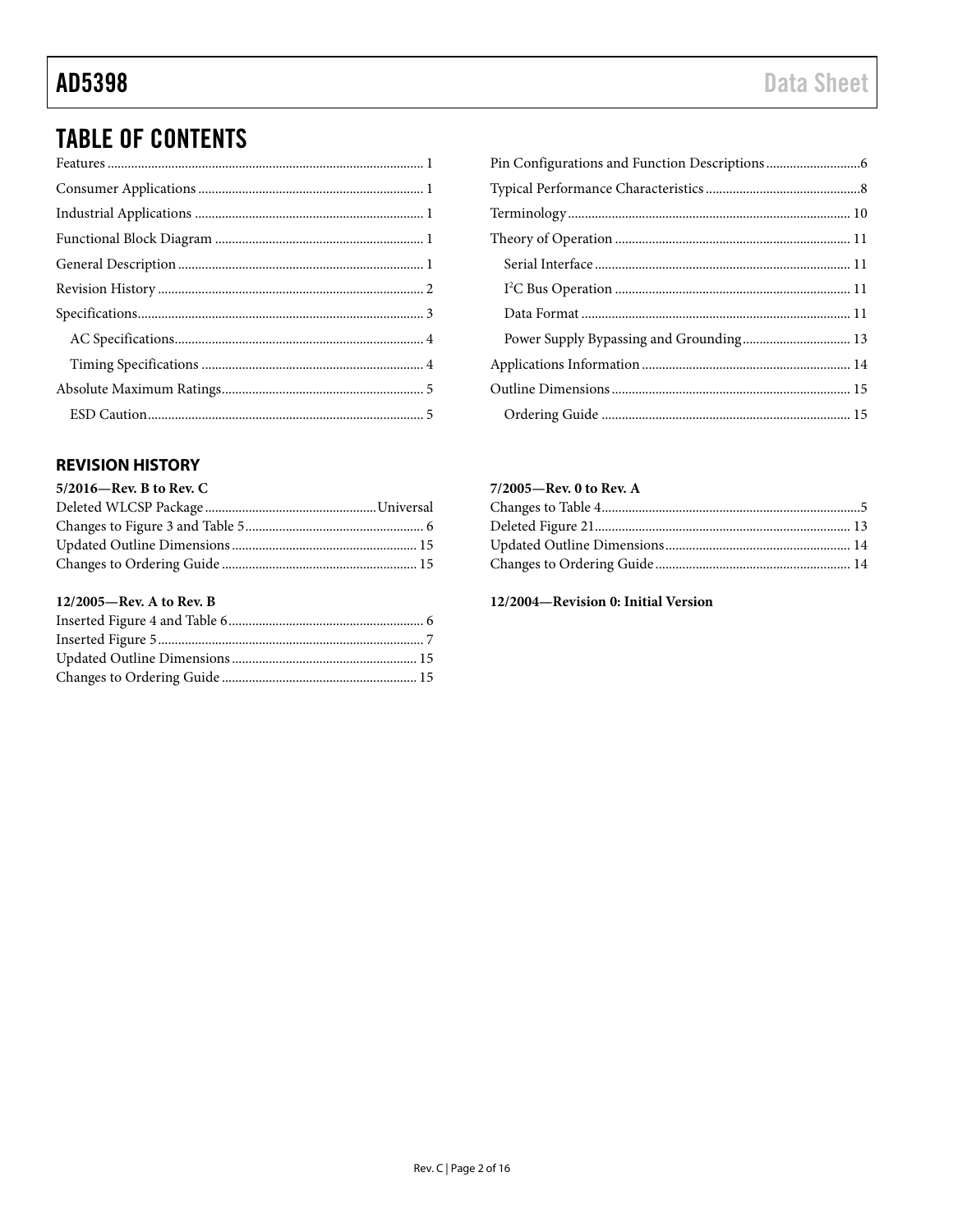### <span id="page-2-0"></span>**SPECIFICATIONS**

 $V_{DD} = 2.7$  V to 5.5 V, AGND = DGND = 0 V, load resistance R<sub>L</sub> = 25  $\Omega$  connected to V<sub>DD</sub>; all specifications T<sub>MIN</sub> to T<sub>MAX</sub>, unless otherwise noted.

### **Table 1.**

|                                           | <b>B</b> Version <sup>1</sup> |              |                        |             |                                                                                                                            |
|-------------------------------------------|-------------------------------|--------------|------------------------|-------------|----------------------------------------------------------------------------------------------------------------------------|
| Parameter                                 | Min                           | <b>Typ</b>   | Max                    | Unit        | <b>Test Conditions/Comments</b>                                                                                            |
| DC PERFORMANCE                            |                               |              |                        |             | $V_{DD}$ = 3.6 V to 4.5 V; device operates over 2.7 V to 5.5 V with                                                        |
|                                           |                               |              |                        |             | reduced performance                                                                                                        |
| Resolution                                |                               | 10           |                        | <b>Bits</b> | 117 µA/LSB                                                                                                                 |
| Relative Accuracy <sup>2</sup>            |                               | ±1.5         | ±4                     | <b>LSB</b>  |                                                                                                                            |
| Differential Nonlinearity <sup>2, 3</sup> |                               |              | ±1                     | <b>LSB</b>  | Guaranteed monotonic over all codes                                                                                        |
| Zero Code Error <sup>2, 4</sup>           | 0                             | $\mathbf{1}$ | 5                      | mA          | All 0s loaded to DAC                                                                                                       |
| Offset Error at Code 16 <sup>2</sup>      |                               | 0.5          |                        | mA          |                                                                                                                            |
| Gain Error <sup>2</sup>                   |                               |              | ±0.6                   | % of FSR    | At 25°C                                                                                                                    |
| Offset Error Drift <sup>4, 5</sup>        |                               | 10           |                        | µA/°C       |                                                                                                                            |
| Gain Error Drift <sup>2, 5</sup>          |                               | ±0.2         | $\pm 0.5$              | LSB/°C      |                                                                                                                            |
| <b>OUTPUT CHARACTERISTICS</b>             |                               |              |                        |             |                                                                                                                            |
| Minimum Sink Current <sup>4</sup>         |                               | 3            |                        | mA          |                                                                                                                            |
| <b>Maximum Sink Current</b>               |                               | 120          |                        | mA          | $V_{DD}$ = 3.6 V to 4.5 V; device operates over 2.7 V to 5.5 V but<br>specified maximum sink current might not be achieved |
| <b>Output Current Durping PD</b>          |                               | 80           |                        | nA          | $PD = 1$                                                                                                                   |
| Output Compliance <sup>5</sup>            | 0.6                           |              | <b>V</b> <sub>DD</sub> | v           | Output voltage range over which max sink current is<br>available                                                           |
| Power-Up Time                             |                               | 20           |                        | μs          | To 10% of FS, coming out of power-down mode; $V_{DD} = 5 V$                                                                |
| LOGIC INPUTS (PD) <sup>5</sup>            |                               |              |                        |             |                                                                                                                            |
| Input Current                             |                               |              | ±1                     | μA          |                                                                                                                            |
| Input Low Voltage, VINL                   |                               |              | 0.8                    | V           | $V_{DD} = 2.7 V$ to 5.5 V                                                                                                  |
| Input High Voltage, VINH                  | 0.7V <sub>DD</sub>            |              |                        | V           | $V_{DD} = 2.7 V$ to 5.5 V                                                                                                  |
| Pin Capacitance                           |                               | 3            |                        | pF          |                                                                                                                            |
| LOGIC INPUTS (SCL, SDA) <sup>5</sup>      |                               |              |                        |             |                                                                                                                            |
| Input Low Voltage, VINL                   | $-0.3$                        |              | $0.3 V_{DD}$           | $\sf V$     |                                                                                                                            |
| Input High Voltage, VINH                  | 0.7V <sub>DD</sub>            |              | $V_{DD}$ + 0.3         | V           |                                                                                                                            |
| Input Leakage Current, I <sub>IN</sub>    |                               |              | ±1                     | μA          | $V_{IN} = 0 V$ to $V_{DD}$                                                                                                 |
| <b>Input Hysteresis, VHYST</b>            | 0.05V <sub>DD</sub>           |              |                        | V           |                                                                                                                            |
| Digital Input Capacitance, CIN            |                               | 6            |                        | pF          |                                                                                                                            |
| Glitch Rejection <sup>6</sup>             |                               |              | 50                     | ns          | Pulse width of spike suppressed                                                                                            |
| POWER REQUIREMENTS                        |                               |              |                        |             |                                                                                                                            |
| V <sub>DD</sub>                           | 2.7                           |              | 5.5                    | V           |                                                                                                                            |
| I <sub>DD</sub> (Normal Mode)             |                               |              |                        |             | l <sub>DD</sub> specification is valid for all DAC codes                                                                   |
| $V_{DD} = 2.7 V$ to 5.5 V                 |                               | 2.5          | 4                      | mA          | $V_{IH} = V_{DD}$ , $V_{IL} = GND$ , $V_{DD} = 5.5$ V                                                                      |
| $V_{DD} = 2.7 V$ to 4.5 V                 |                               | 2.3          | 3                      | mA          | $V_{IH} = V_{DD}$ , $V_{IL} = GND$ , $V_{DD} = 4.5$ V                                                                      |
| I <sub>DD</sub> (Power-Down Mode)         |                               | 0.5          | $\mathbf{1}$           | μA          | $V_{IH} = V_{DD}$ , $V_{IL} = GND$                                                                                         |

<sup>1</sup> Temperature range is as follows: B Version: −40°C to +85°C.

<sup>2</sup> See th[e Terminology](#page-9-0) section.

<sup>3</sup> Linearity is tested using a reduced code range: Codes 32 to 1023.

<sup>4</sup> To achieve near zero output current, use the power-down feature.

<sup>5</sup> Guaranteed by design and characterization; not production tested.

<sup>6</sup> Input filtering on both the SCL and SDA inputs suppresses noise spikes that are less than 50 ns.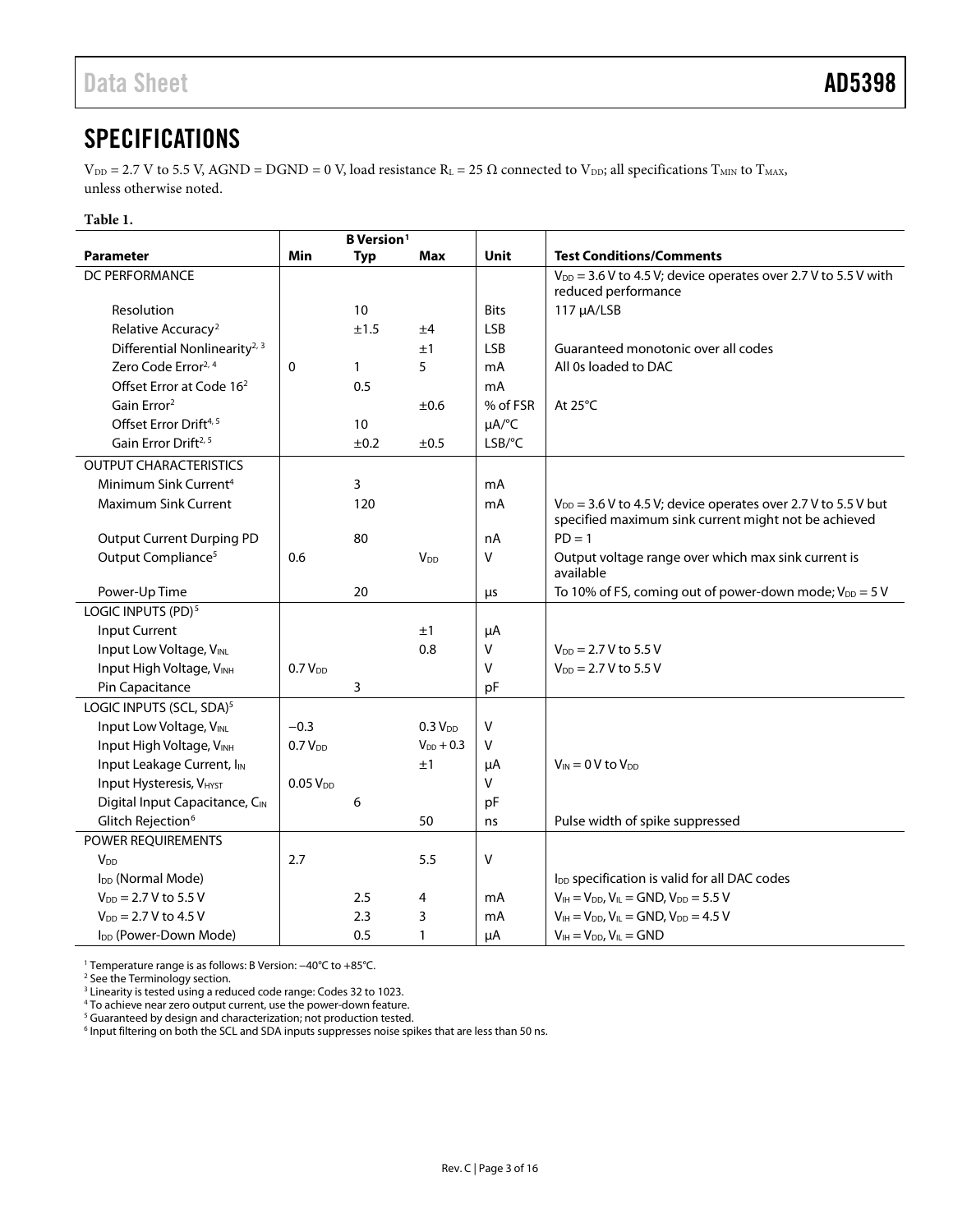### <span id="page-3-0"></span>**AC SPECIFICATIONS**

 $V_{DD}$  = 2.7 V to 5.5 V, AGND = DGND = 0 V, load resistance R<sub>L</sub> = 25  $\Omega$  connected to V<sub>DD</sub>, unless otherwise noted.

#### **Table 2.**

|                                     | <b>B</b> Version <sup><math>1, 2</math></sup> |      |     |            |                                                                                                                                               |
|-------------------------------------|-----------------------------------------------|------|-----|------------|-----------------------------------------------------------------------------------------------------------------------------------------------|
| <b>Parameter</b>                    | Min                                           | Typ  | Max | Unit       | <b>Test Conditions/Comments</b>                                                                                                               |
| <b>Output Current Settling Time</b> |                                               | 250  |     | <b>LIS</b> | $V_{DD} = 5 V$ , R <sub>L</sub> = 25 $\Omega$ , L <sub>L</sub> = 680 µH<br>$\frac{1}{4}$ scale to $\frac{3}{4}$ scale change (0x100 to 0x300) |
| Slew Rate                           |                                               | 0.3  |     | mA/µs      |                                                                                                                                               |
| Major Code Change Glitch Impulse    |                                               | 0.15 |     | nA-s       | 1 LSB change around major carry                                                                                                               |
| Digital Feedthrough <sup>3</sup>    |                                               | 0.06 |     | nA-s       |                                                                                                                                               |

<sup>1</sup> Temperature range is as follows: B Version: –40°C to +85°C.

<sup>2</sup> Guaranteed by design and characterization; not production tested.

<sup>3</sup> See th[e Terminology](#page-9-0) section.

### <span id="page-3-1"></span>**TIMING SPECIFICATIONS**

 $\mathrm{V_{\textrm{DD}}}\xspace = 2.7$  V to 5.5 V. All specifications  $\mathrm{T_{MIN}}$  to  $\mathrm{T_{MAX}}$  unless otherwise noted.

**Table 3.**

|                        | <b>B</b> Version                             |         |                                                                                 |  |  |  |  |  |  |
|------------------------|----------------------------------------------|---------|---------------------------------------------------------------------------------|--|--|--|--|--|--|
| Parameter <sup>1</sup> | Limit at T <sub>MIN</sub> , T <sub>MAX</sub> | Unit    | <b>Test Conditions/Comments</b>                                                 |  |  |  |  |  |  |
| $f_{\text{SCL}}$       | 400                                          | kHz max | SCL clock frequency                                                             |  |  |  |  |  |  |
| $t_1$                  | 2.5                                          | us min  | SCL cycle time                                                                  |  |  |  |  |  |  |
| t <sub>2</sub>         | 0.6                                          | us min  | t <sub>HIGH</sub> , SCL high time                                               |  |  |  |  |  |  |
| $t_3$                  | 1.3                                          | us min  | t <sub>LOW</sub> , SCL low time                                                 |  |  |  |  |  |  |
| $t_{4}$                | 0.6                                          | us min  | t <sub>HD, STA</sub> , start/repeated start condition hold time                 |  |  |  |  |  |  |
| t <sub>5</sub>         | 100                                          | ns min  | t <sub>su, DAT</sub> , data setup time                                          |  |  |  |  |  |  |
| $t_6{}^2$              | 0.9                                          | us max  | t <sub>HD, DAT</sub> , data hold time                                           |  |  |  |  |  |  |
|                        | 0                                            | us min  |                                                                                 |  |  |  |  |  |  |
| t <sub>7</sub>         | 0.6                                          | us min  | t <sub>su, STA</sub> , setup time for repeated start                            |  |  |  |  |  |  |
| ts                     | 0.6                                          | μs min  | t <sub>su, stop</sub> condition setup time                                      |  |  |  |  |  |  |
| t <sub>9</sub>         | 1.3                                          | μs min  | t <sub>BUF</sub> , bus free time between a stop condition and a start condition |  |  |  |  |  |  |
| $t_{10}$               | 300                                          | ns max  | $t_{R}$ , rise time of both SCL and SDA when receiving                          |  |  |  |  |  |  |
|                        | 0                                            | ns min  | May be CMOS driven                                                              |  |  |  |  |  |  |
| $t_{11}$               | 250                                          | ns max  | t <sub>E</sub> , fall time of SDA when receiving                                |  |  |  |  |  |  |
|                        | 300                                          | ns max  | $t_F$ , fall time of both SCL and SDA when transmitting                         |  |  |  |  |  |  |
|                        | $20 + 0.1 C_b^3$                             | ns min  |                                                                                 |  |  |  |  |  |  |
| $C_{\rm b}$            | 400                                          | pF max  | Capacitive load for each bus line                                               |  |  |  |  |  |  |

<sup>1</sup> Guaranteed by design and characterization; not production tested.

<sup>2</sup> A master device must provide a hold time of at least 300 ns for the SDA signal (referred to the VIH MIN of the SCL signal) in order to bridge the undefined region of SCL falling edge.

<sup>3</sup> C<sub>b</sub> is the total capacitance of one bus line in pF. t<sub>R</sub> and t<sub>F</sub> are measured between 0.3 V<sub>DD</sub> and 0.7 V<sub>DD</sub>.



*Figure 2. 2-Wire Serial Interface Timing Diagram*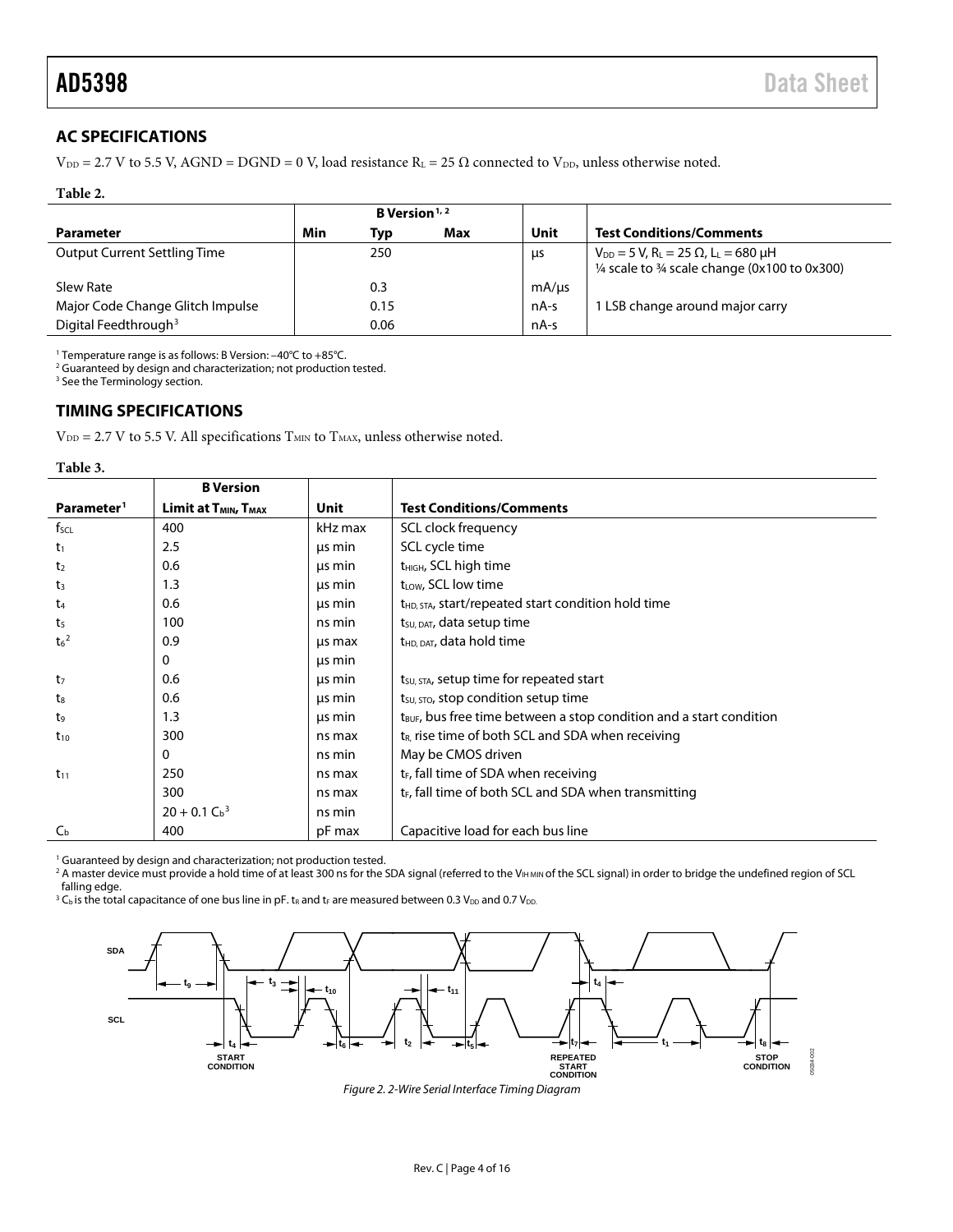### <span id="page-4-0"></span>ABSOLUTE MAXIMUM RATINGS

 $T_A = 25$ °C, unless otherwise noted.<sup>1</sup>

#### **Table 4.**

| <b>Parameter</b>                             | Rating                               |
|----------------------------------------------|--------------------------------------|
| V <sub>DD</sub> to AGND                      | $-0.3 V$ to $+7 V$                   |
| V <sub>DD</sub> to DGND                      | $-0.3$ V to V <sub>DD</sub> $+0.3$ V |
| AGND to DGND                                 | $-0.3$ V to $+0.3$ V                 |
| SCL, SDA to DGND                             | $-0.3$ V to V <sub>DD</sub> $+0.3$ V |
| PD to DGND                                   | $-0.3$ V to V <sub>DD</sub> $+0.3$ V |
| <b>ISINK to AGND</b>                         | $-0.3$ V to V <sub>DD</sub> $+0.3$ V |
| Operating Temperature Range                  |                                      |
| Industrial (B Version)                       | $-40^{\circ}$ C to $+85^{\circ}$ C   |
| Storage Temperature Range                    | $-65^{\circ}$ C to $+150^{\circ}$ C  |
| Junction Temperature (T <sub>J</sub> max)    | $150^{\circ}$ C                      |
| <b>LFCSP Power Dissipation</b>               | $(T_1 \text{max} - T_A)/\theta_{IA}$ |
| $\theta_{JA}$ Thermal Impedance <sup>2</sup> |                                      |
| Mounted on 2-Layer Board                     | 84°C/W                               |
| Mounted on 4-Layer Board                     | $48^{\circ}$ C/W                     |
| Lead Temperature, Soldering                  |                                      |
| Max Peak Reflow Temperature <sup>3</sup>     | 260°C ( $\pm$ 5°C)                   |

<sup>1</sup> Transient currents of up to 100 mA do not cause SCR latch-up.

<sup>1</sup> Transient currents of up to 100 mA do not cause SCR latch-up.<br><sup>2</sup> To achieve the optimum θ<sub>JA</sub>, it is recommended that th[e AD5398 i](http://www.analog.com/AD5398?doc=AD5398.pdf)s soldered on a 4-layer board. Th[e AD5398 c](http://www.analog.com/AD5398?doc=AD5398.pdf)omes in an 8-lead LFCSP package with an exposed paddle that must be connected to the same potential as the [AD5398 D](http://www.analog.com/AD5398?doc=AD5398.pdf)GND pin. 3

<sup>3</sup> As per JEDEC J-STD-020C.

Stresses at or above those listed under Absolute Maximum Ratings may cause permanent damage to the product. This is a stress rating only; functional operation of the product at these or any other conditions above those indicated in the operational section of this specification is not implied. Operation beyond the maximum operating conditions for extended periods may affect product reliability.

### <span id="page-4-1"></span>**ESD CAUTION**



ESD (electrostatic discharge) sensitive device. Charged devices and circuit boards can discharge without detection. Although this product features patented or proprietary protection circuitry, damage may occur on devices subjected to high energy ESD. Therefore, proper ESD precautions should be taken to avoid performance degradation or loss of functionality.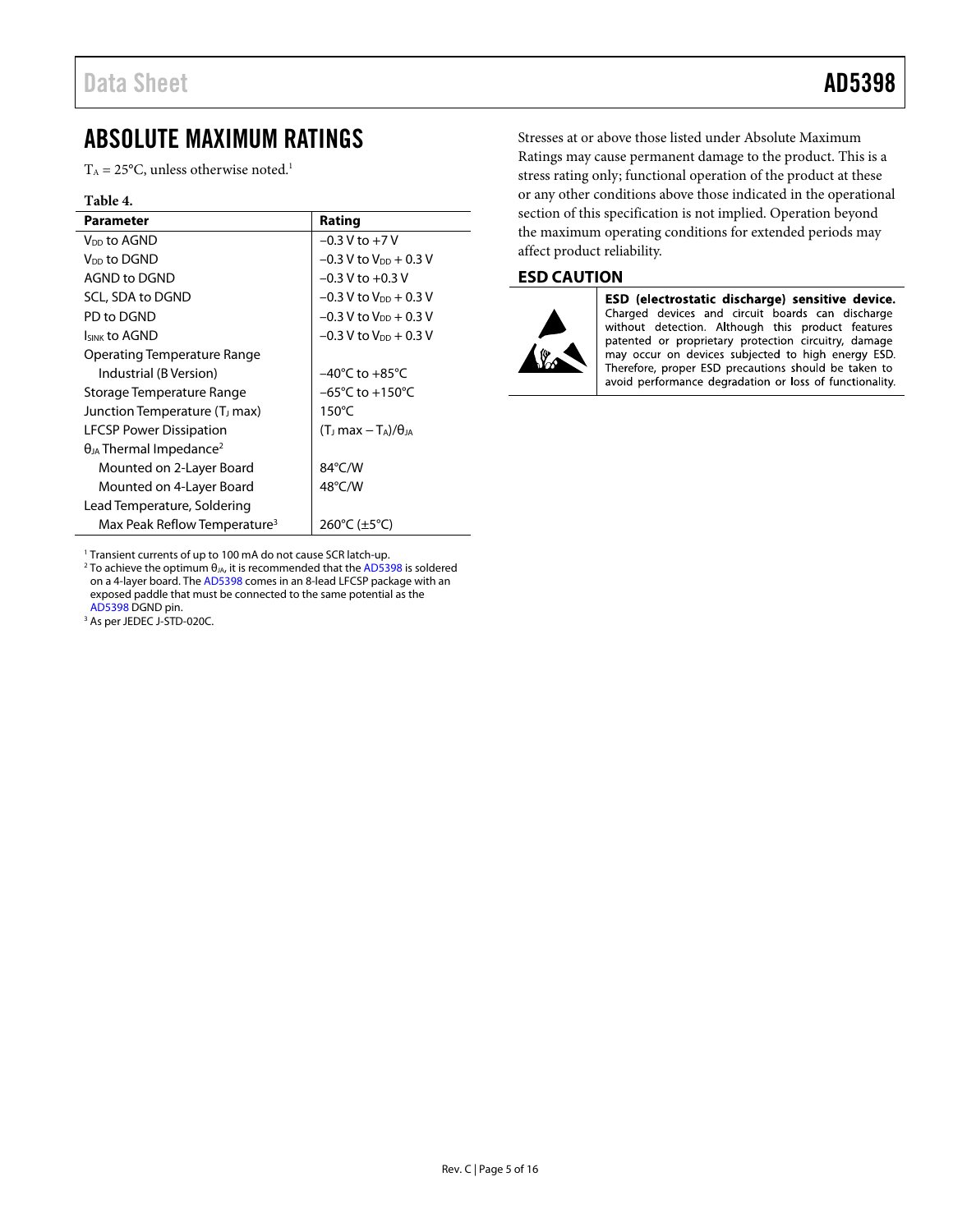l.

## <span id="page-5-0"></span>PIN CONFIGURATION AND FUNCTION DESCRIPTION



Figure 3. 8-Lead LFSCP Pin Configuration

05034-003

#### **Table 5. 8-Lead LFSCP Pin Function Description**

|         | Table 5. 6-Leau LFSCF FIII Function Description |                                                                                         |  |  |  |  |  |  |  |  |
|---------|-------------------------------------------------|-----------------------------------------------------------------------------------------|--|--|--|--|--|--|--|--|
| Pin No. | <b>Mnemonic</b>                                 | <b>Description</b>                                                                      |  |  |  |  |  |  |  |  |
|         | PD.                                             | Power Down. Asynchronous power-down signal.                                             |  |  |  |  |  |  |  |  |
|         | <b>DGND</b>                                     | Digital Ground Pin.                                                                     |  |  |  |  |  |  |  |  |
|         | <b>SDA</b>                                      | I <sup>2</sup> C Interface Signal.                                                      |  |  |  |  |  |  |  |  |
| 4       | <b>SCL</b>                                      | <sup>12</sup> C Interface Signal.                                                       |  |  |  |  |  |  |  |  |
|         | <b>DGND</b>                                     | Digital Ground Pin.                                                                     |  |  |  |  |  |  |  |  |
| 6       | V <sub>DD</sub>                                 | Digital Supply Voltage.                                                                 |  |  |  |  |  |  |  |  |
|         | <b>AGND</b>                                     | Analog Ground Pin.                                                                      |  |  |  |  |  |  |  |  |
| 8       | <b>I</b> SINK                                   | Output Current Sink.                                                                    |  |  |  |  |  |  |  |  |
|         | EPAD                                            | Exposed Pad. The exposed pad (EPAD) must connect to the same potential as the DGND pin. |  |  |  |  |  |  |  |  |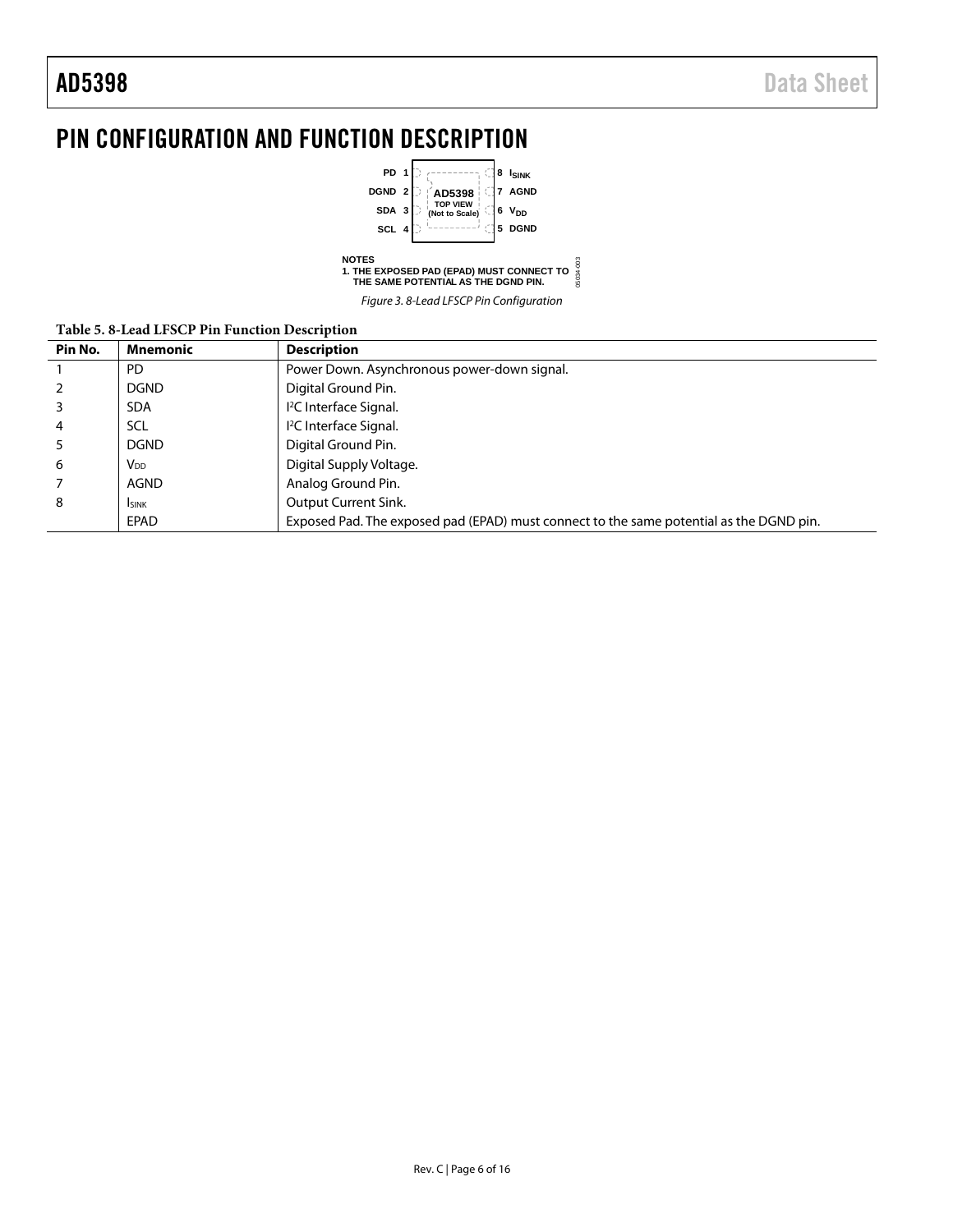## Data Sheet **AD5398**



*Figure 4. Metallization Photograph Dimensions shown in μm Contact Factory for Latest Dimensions*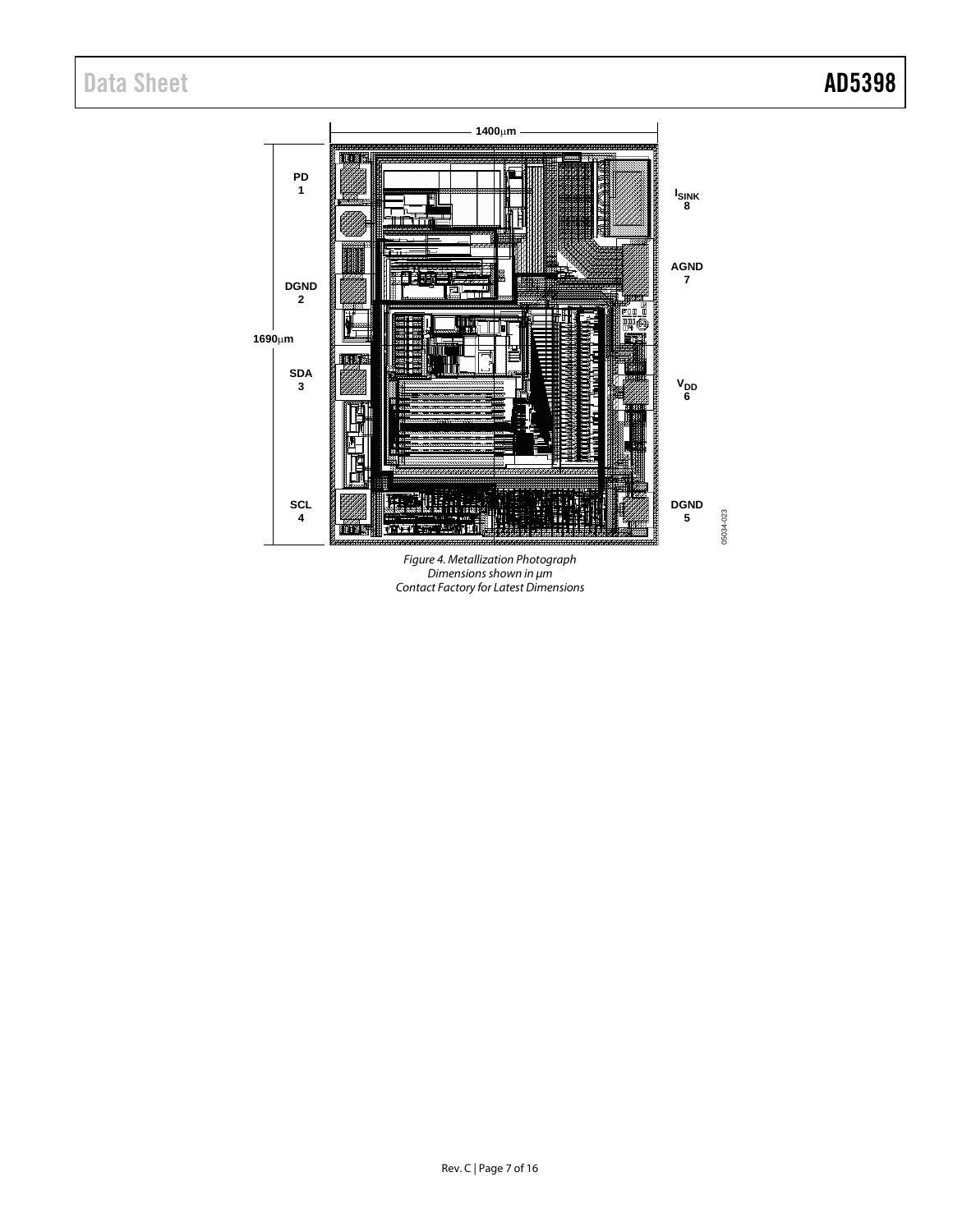### <span id="page-7-0"></span>TYPICAL PERFORMANCE CHARACTERISTICS



*Figure 5. Typical INL Plot*

<span id="page-7-1"></span>



<span id="page-7-2"></span>

*Figure 7. ¼ to ¾ Scale Settling Time (VDD = 3.6 V)*



*Figure 8. Settling Time for a 4-LSB Step (VDD = 3.6 V)*



*Figure 9. 0.1 Hz to 10 Hz Noise Plot (VDD = 3.6 V)*



*Figure 10. Sink Current vs. Code vs. Temperature (VDD = 3.6 V)*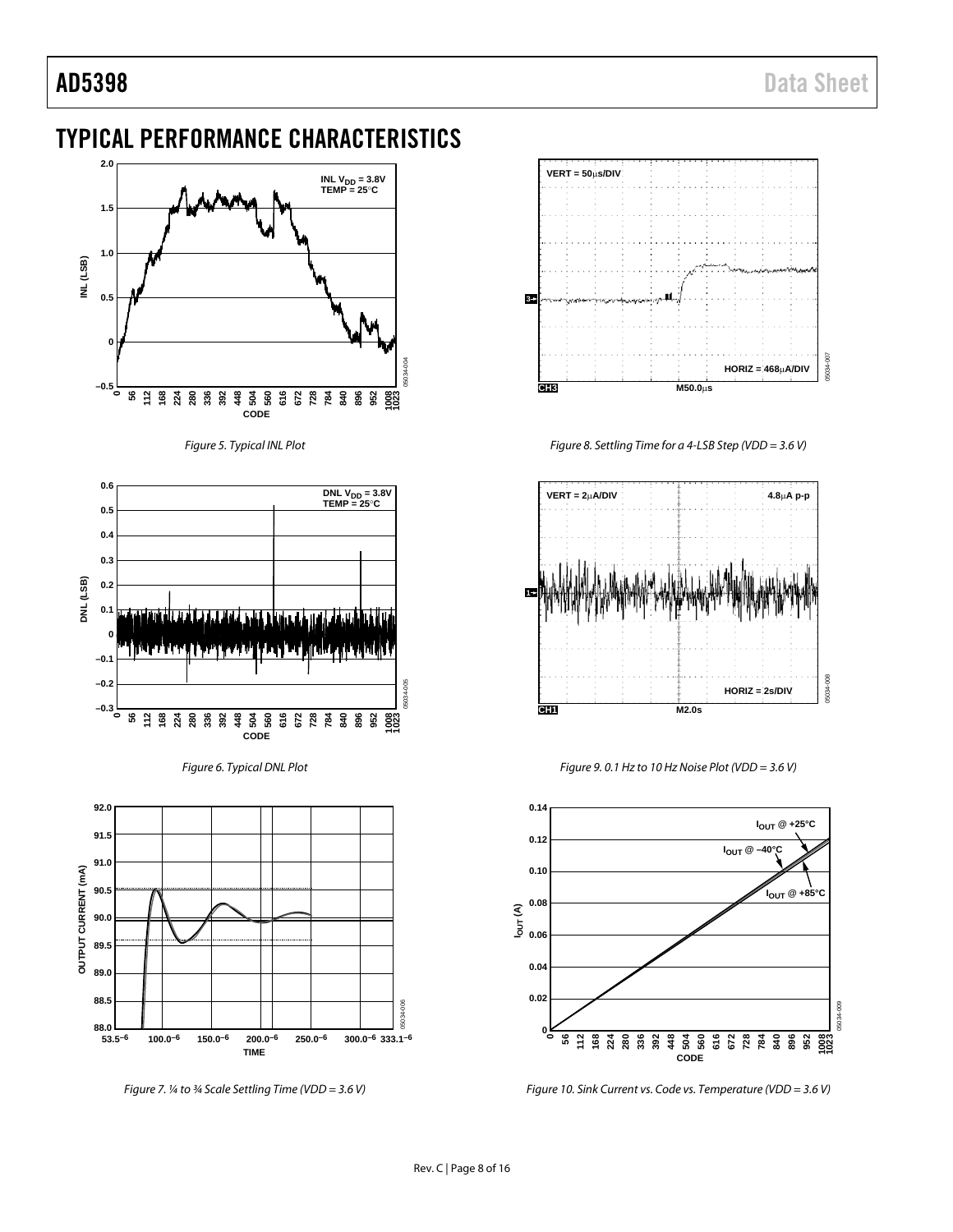## Data Sheet **AD5398**

### **2000 1800 1600 1400 1200 1000 A/V 800 600 400 200** با ہ<br>10 **10** 100 1k 10k 100k **FREQUENCY**

Figure 11. AC Power Supply Rejection (VDD = 3.6 V)







Figure 13. DNL vs. Temperature vs. Supply



Figure 14. Zero Code Error vs. Supply Voltage vs. Temperature



Figure 15. Full-Scale Error vs. Temperature vs. Supply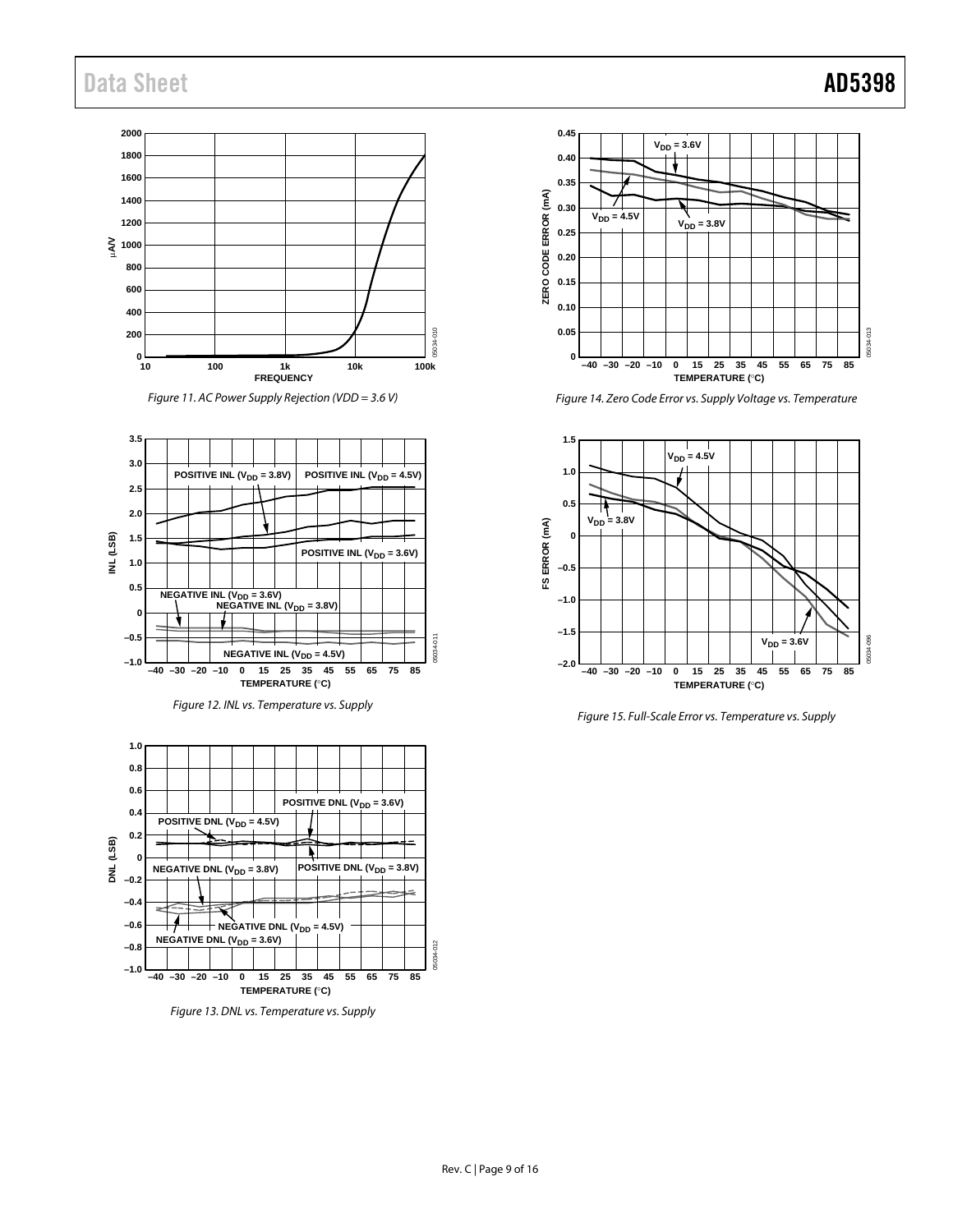### <span id="page-9-0"></span>**TERMINOLOGY**

### **Relative Accuracy**

For the DAC, relative accuracy or integral nonlinearity is a measurement of the maximum deviation, in LSB, from a straight line passing through the endpoints of the DAC transfer function. A typical INL vs. code plot is shown i[n Figure 5.](#page-7-1)

### **Differential Nonlinearity (DNL)**

Differential nonlinearity is the difference between the measured change and the ideal 1 LSB change between any two adjacent codes. A specified differential nonlinearity of ±1 LSB maximum ensures monotonicity. This DAC is guaranteed monotonic by design. A typical DNL vs. code plot is shown in [Figure 6.](#page-7-2)

### **Zero-Code Error**

Zero-code error is a measurement of the output error when zero code (0x0000) is loaded to the DAC register. Ideally, the output is 0 mA. The zero-code error is always positive in the [AD5398](http://www.analog.com/AD5398?doc=AD5398.pdf) because the output of the DAC cannot go below 0 mA. This is due to a combination of the offset errors in the DAC and output amplifier. Zero-code error is expressed in mA.

### **Gain Error**

This is a measurement of the span error of the DAC. It is the deviation in slope of the DAC transfer characteristic from the ideal, expressed as a percent of the full-scale range.

### **Gain Error Drift**

This is a measurement of the change in gain error with changes in temperature. It is expressed in LSB/°C.

Digital-to-Analog Glitch Impulse

Digital-to-analog glitch impulse is the impulse injected into the analog output when the input code in the DAC register changes state. It is normally specified as the area of the glitch in nA-s and is measured when the digital input code is changed by 1 LSB at the major carry transition.

### **Digital Feedthrough**

Digital feedthrough is a measurement of the impulse injected into the analog output of the DAC from the digital inputs of the DAC, but is measured when the DAC output is not updated. It is specified in nA-s and measured with a full-scale code change on the data bus, that is, from all 0s to all 1s and vice versa.

### **Offset Error**

Offset error is a measurement of the difference between ISINK (actual) and  $I_{\text{OUT}}$  (ideal) in the linear region of the transfer function, expressed in mA. Offset error is measured on the [AD5398](http://www.analog.com/AD5398?doc=AD5398.pdf) with Code 16 loaded into the DAC register.

### **Offset Error Drift**

This is a measurement of the change in offset error with a change in temperature. It is expressed in  $\mu$ V/°C.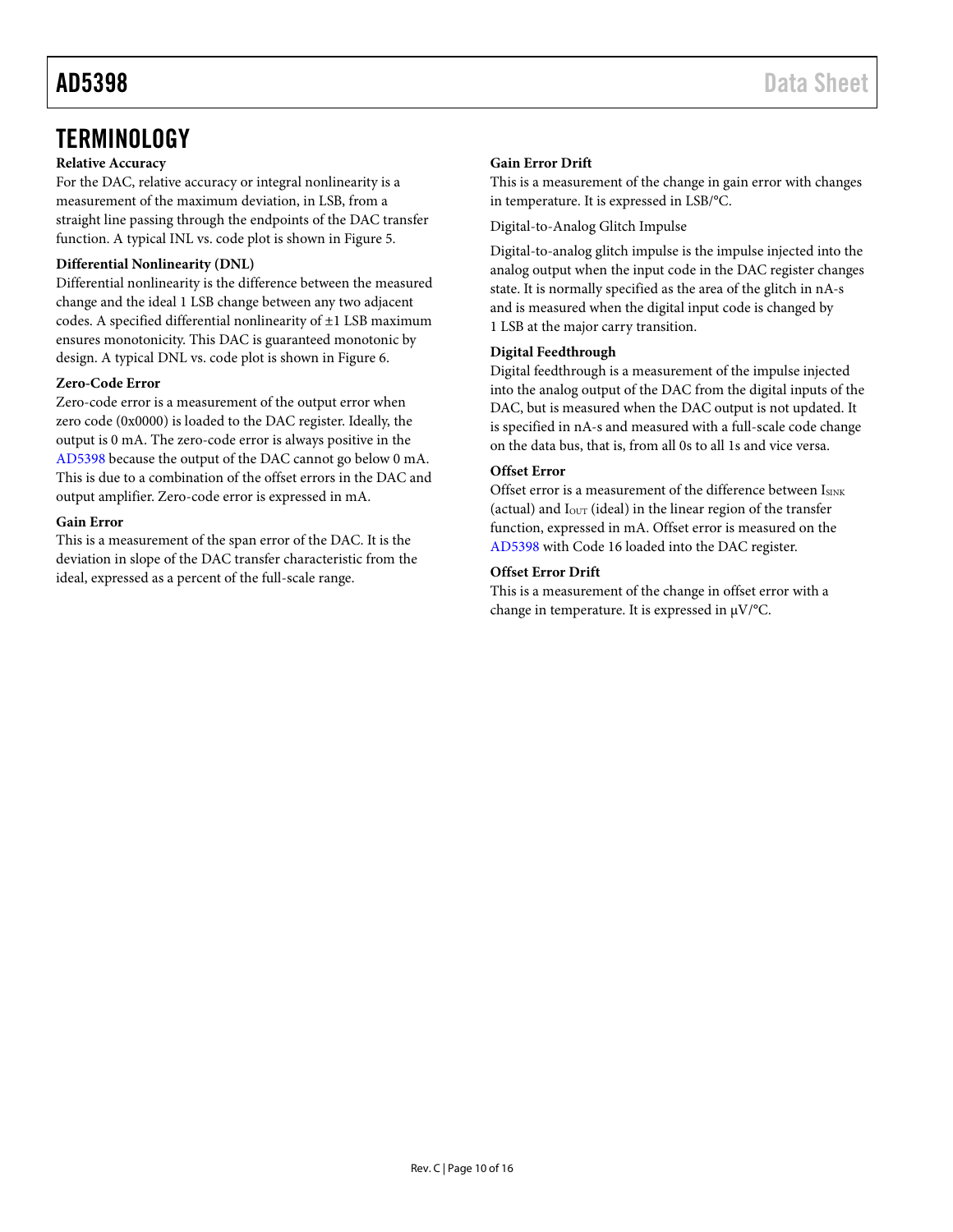<span id="page-10-0"></span>The [AD5398 i](http://www.analog.com/AD5398?doc=AD5398.pdf)s a fully integrated 10-bit DAC with 120 mA output current sink capability and is intended for driving voice coil actuators in applications such as lens autofocus, image stabilization, and optical zoom. The circuit diagram is shown in [Figure 16.](#page-10-4) A 10-bit current output DAC coupled with Resistor R generates the voltage that drives the noninverting input of the operational amplifier. This voltage also appears across the RSENSE resistor and generates the sink current required to drive the voice coil.

Resistors R and RSENSE are interleaved and matched. Therefore, the temperature coefficient and any nonlinearities over temperature are matched and the output drift over temperature is minimized. Diode D1 is an output protection diode.



Figure 16. Block Diagram Showing Connection to Voice Coil

### <span id="page-10-4"></span><span id="page-10-1"></span>**SERIAL INTERFACE**

The [AD5398 i](http://www.analog.com/AD5398?doc=AD5398.pdf)s controlled using the industry-standard I<sup>2</sup>C 2-wire serial protocol. Data can be written to or read from the DAC at data rates up to 400 kHz. After a read operation, the contents of the input register are reset to all zeros.

### <span id="page-10-2"></span>**I 2 C BUS OPERATION**

An I<sup>2</sup>C bus operates with one or more master devices that generate the serial clock (SCL), and read/write data on the serial data line (SDA) to/from slave devices such as th[e AD5398.](http://www.analog.com/AD5398?doc=AD5398.pdf) All devices on an I2 C bus have their SCL pin connected to the SDA line and their SCL pin connected to the SCL line. I<sup>2</sup>C devices can only pull the bus lines low; pulling high is achieved by pullup resistors  $R_P$ . The value of  $R_P$  depends on the data rate, bus capacitance, and the maximum load current that the I<sup>2</sup>C device can sink (3 mA for a standard device).



Figure 17. Typical I<sup>2</sup>C Bus

When the bus is idle, SCL and SDA are both high. The master device initiates a serial bus operation by generating a start condition, which is defined as a high-to-low transition on the SDA low while SCL is high. The slave device connected to the bus responds to the start condition and shifts in the next eight data bits under control of the serial clock. These eight data bits consist of a 7-bit address, plus a read/write bit, which is 0 if data is to be written to a device, and 1 if data is to be read from a device. Each slave device on an I<sup>2</sup>C bus must have a unique address. The address of th[e AD5398 i](http://www.analog.com/AD5398?doc=AD5398.pdf)s 0001100; however, 0001101, 0001110, and 0001111 address the device because the last two bits are unused/don't care (se[e Figure 18 a](#page-11-0)n[d Figure 19\)](#page-11-1). Since the address plus R/W bit always equals eight bits of data, another way of looking at it is that the write address of th[e AD5398 i](http://www.analog.com/AD5398?doc=AD5398.pdf)s 0001 1000 (0x18) and the read address is 0001 1001 (0x19). Again, Bit 6 and Bit 7 of the address are unused, and therefore the write addresses can also be 0x1A, 0x1C, and 0x1E, and the read address can be 0x1B, 0x1D, and 0x1F (se[e Figure 18 a](#page-11-0)nd [Figure 19\)](#page-11-1).

At the end of the address data, after the R/W bit, the slave device that recognizes the address responds by generating an acknowledge (ACK) condition. This is defined as the slave device pulling SDA low while SCL is low before the ninth clock pulse, and keeping it low during the ninth clock pulse. Upon receiving ACK, the master device can clock data into th[e AD5398 i](http://www.analog.com/AD5398?doc=AD5398.pdf)n a write operation, or it can clock it out in a read operation. Data must change either during the low period of the clock, because SDA transitions during the high period define a start condition as described previously, or during a stop condition as described in th[e Data Format s](#page-10-3)ection.

I 2 C data is divided into blocks of eight bits, and the slave generates an ACK at the end of each block. Since th[e AD5398 r](http://www.analog.com/AD5398?doc=AD5398.pdf)equires 10 bits of data, two data-words must be written to it when a write operation occurs, or read from it when a read operation occurs. At the end of a read or write operation, th[e AD5398 a](http://www.analog.com/AD5398?doc=AD5398.pdf)cknowledges the second data byte. The master generates a stop condition, defined as a low-to-high transition on SDA while SCL is high, to end the transaction.

### <span id="page-10-3"></span>**DATA FORMAT**

Data is written to the [AD5398 h](http://www.analog.com/AD5398?doc=AD5398.pdf)igh byte first, MSB first, and is shifted into the 16-bit input register. After all data is shifted in, data from the input register is transferred to the DAC register.

Because the DAC requires only 10 bits of data, not all bits of the input register data are used. The MSB is reserved for an activehigh, software-controlled, power-down function. Bit 14 is unused; Bit 13 to Bit 4 correspond to the DAC data bits, Bit 9 to Bit 0. Bit 3 to Bit 0 are unused.

During a read operation, data is read in the same bit order.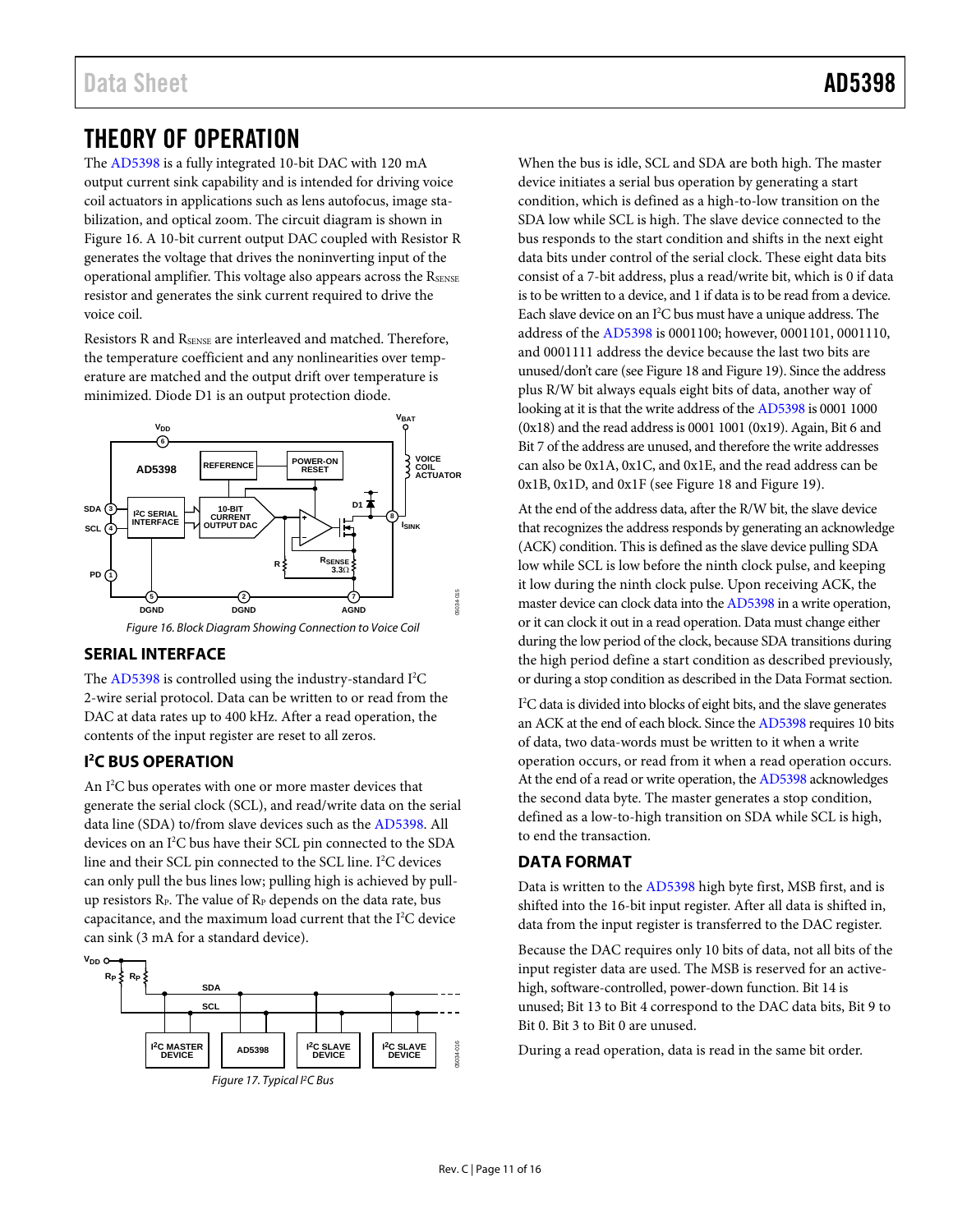<span id="page-11-0"></span>

<span id="page-11-1"></span>

|  |  |  | Table 6. Data Format <sup>1</sup> |
|--|--|--|-----------------------------------|
|--|--|--|-----------------------------------|

| <b>Serial Data-Words</b> | <b>High Byte</b> |                 |                 |                 |                 |                 |                 |                 | <b>Low Byte</b> |                |                 |                 |                 |                 |                 |                 |
|--------------------------|------------------|-----------------|-----------------|-----------------|-----------------|-----------------|-----------------|-----------------|-----------------|----------------|-----------------|-----------------|-----------------|-----------------|-----------------|-----------------|
| Serial Data Bits         | SD <sub>7</sub>  | SD <sub>6</sub> | SD <sub>5</sub> | SD <sub>4</sub> | SD <sub>3</sub> | SD <sub>2</sub> | SD <sub>1</sub> | SD <sub>0</sub> | SD <sub>7</sub> | SD6            | SD <sub>5</sub> | SD <sub>4</sub> | SD <sub>3</sub> | SD <sub>2</sub> | SD <sub>1</sub> | SD <sub>0</sub> |
| Input Register           | R <sub>15</sub>  | R <sub>14</sub> | R <sub>13</sub> | R <sub>12</sub> | R1              | R10             | R9              | R8              | -R7             | R6             | R <sub>5</sub>  | R4              | R <sub>3</sub>  | R <sub>2</sub>  | R1              | R0              |
| Function                 | <b>PD</b>        |                 | D9              | D8              | D7              | D6              | D5              | D4              | D3              | D <sub>2</sub> | D1              | D0              |                 |                 |                 |                 |

 $1$  PD = soft power-down; X = unused/don't care; D9 to D0 = DAC data.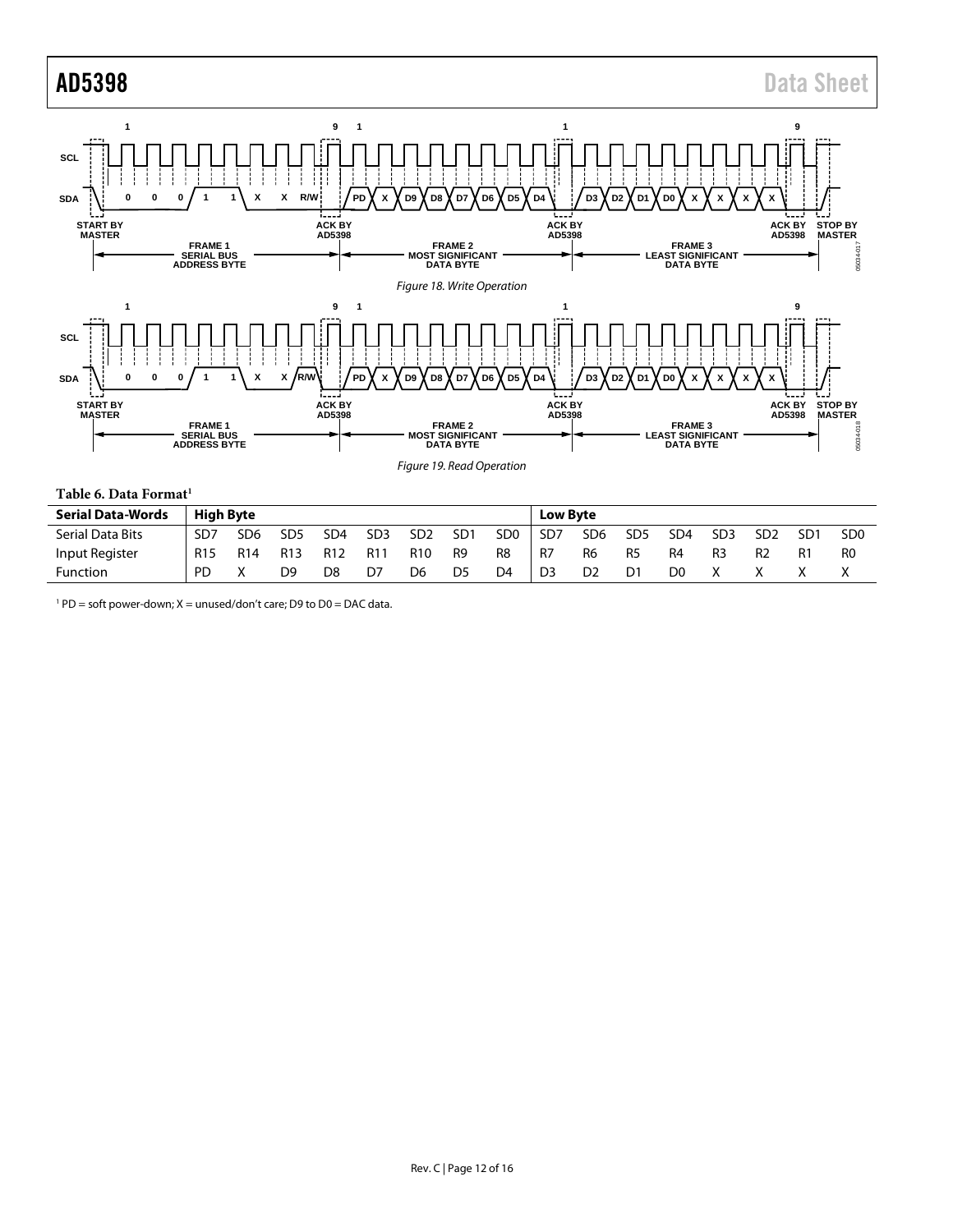### <span id="page-12-0"></span>**POWER SUPPLY BYPASSING AND GROUNDING**

When accuracy is important in an application, it is beneficial to consider power supply and ground return layout on the printed circuit board (PCB). The PCB for th[e AD5398 m](http://www.analog.com/AD5398?doc=AD5398.pdf)ust have separate analog and digital power supply sections. Where shared AGND and DGND is necessary, the connection of grounds must be made at only one point, as close as possible to the [AD5398.](http://www.analog.com/AD5398?doc=AD5398.pdf) 

Special attention must be paid to the layout of the AGND return path and track between the voice coil motor and ISINK to minimize any series resistance[. Figure 20](#page-12-1) shows the output current sink of th[e AD5398 a](http://www.analog.com/AD5398?doc=AD5398.pdf)nd illustrates the importance of reducing the effective series impedance of AGND, and the track resistance between the motor and ISINK. The voice coil is modelled as inductor Lc and resistor R<sub>C</sub>. The current through the voice coil is effectively a dc current that results in a voltage drop,  $V_c$ , when th[e AD5398](http://www.analog.com/AD5398?doc=AD5398.pdf) is sinking current; the effect of any series inductance is minimal. The maximum voltage drop allowed across  $R_{\text{SENSE}}$  is 400 mV, and the minimum drain to source voltage of Q1 is 200 mV. This means that the [AD5398](http://www.analog.com/AD5398?doc=AD5398.pdf) output has a compliance voltage of 600 mV. If V<sub>DROP</sub> falls below 600 mV, the output transistor, Q1, can no longer operate properly and I<sub>SINK</sub> might not be maintained as a constant.



Figure 20. Effect of PCB Trace Resistance and Inductance

<span id="page-12-1"></span>As the current increases through the voice coil,  $V<sub>C</sub>$  increases and VDROP decreases and eventually approaches the minimum specified compliance voltage of 600 mV. The ground return path is modelled by the components RG and LG. The track resistance between the voice coil and the  $AD5398$  is modelled as  $R<sub>T</sub>$ . The inductive effects of LG influence RSENSE and RC equally, and because the current is maintained as a constant, it is not as critical as the purely resistive component of the ground return path.

When the maximum sink current is flowing through the motor, the resistive elements,  $R_T$  and  $R_G$ , might have an impact on the voltage headroom of Q1 and could, in turn, limit the maximum value of Rc because of voltage compliance.

For example:

$$
V_{BAT} = 3.6 \text{ V}
$$
  

$$
R_G = 0.5 \Omega
$$
  

$$
R_T = 0.5 \Omega
$$
  

$$
I_{SINK} = 120 \text{ mA}
$$

 $V_{DROP} = 600$  mV (the compliance voltage)

Then the largest value of resistance of the voice coil, Rc, is

$$
R_C = \frac{V_{BAT} - [V_{DROP} + (I_{SINK} \times R_T) + (I_{SINK} \times R_G)]}{I_{SINK}}
$$
  
= 3.6 V - [600 mV + 2×(120 mA×0.5 Ω)]  
120 mA = 24 Ω

For this reason it is important to minimize any series impedance on both the ground return path and interconnect between the [AD5398 a](http://www.analog.com/AD5398?doc=AD5398.pdf)nd the motor.

The power supply of th[e AD5398 m](http://www.analog.com/AD5398?doc=AD5398.pdf)ust be decoupled with 0.1 μF and 10 μF capacitors. These capacitors must be kept as physically close as possible, with the 0.1 μF capacitor serving as a local bypass capacitor, and therefore must be located as close as possible to the  $V_{DD}$  pin. The 10  $\mu$ F capacitor must be a tantalum beadtype; the 0.1 μF capacitor must be a ceramic type with a low effective series resistance and effective series inductance. The 0.1 μF capacitor provides a low impedance path to ground for high transient currents.

The power supply line must have as large a trace as possible to provide a low impedance path and reduce glitch effects on the supply line. Clocks and other fast switching digital signals must be shielded from other parts of the board by digital ground. Avoid crossover of digital and analog signals if possible. When traces cross on opposite sides of the board, ensure that they run at right angles to each other to reduce feedthrough effects through the board. The best board layout technique is to use a multilayer board with ground and power planes, where the component side of the board is dedicated to the ground plane only and the signal traces are placed on the solder side. However, this is not always possible with a 2-layer board.

The exposed paddle on th[e AD5398](http://www.analog.com/AD5398?doc=AD5398.pdf) must be soldered to ground to ensure the best possible thermal performance. The thermal impedance of th[e AD5398 L](http://www.analog.com/AD5398?doc=AD5398.pdf)FCSP package is 48°C/W when soldered in a 4-layer board. It is defined in th[e Absolute](#page-4-0)  [Maximum Ratings s](#page-4-0)ection.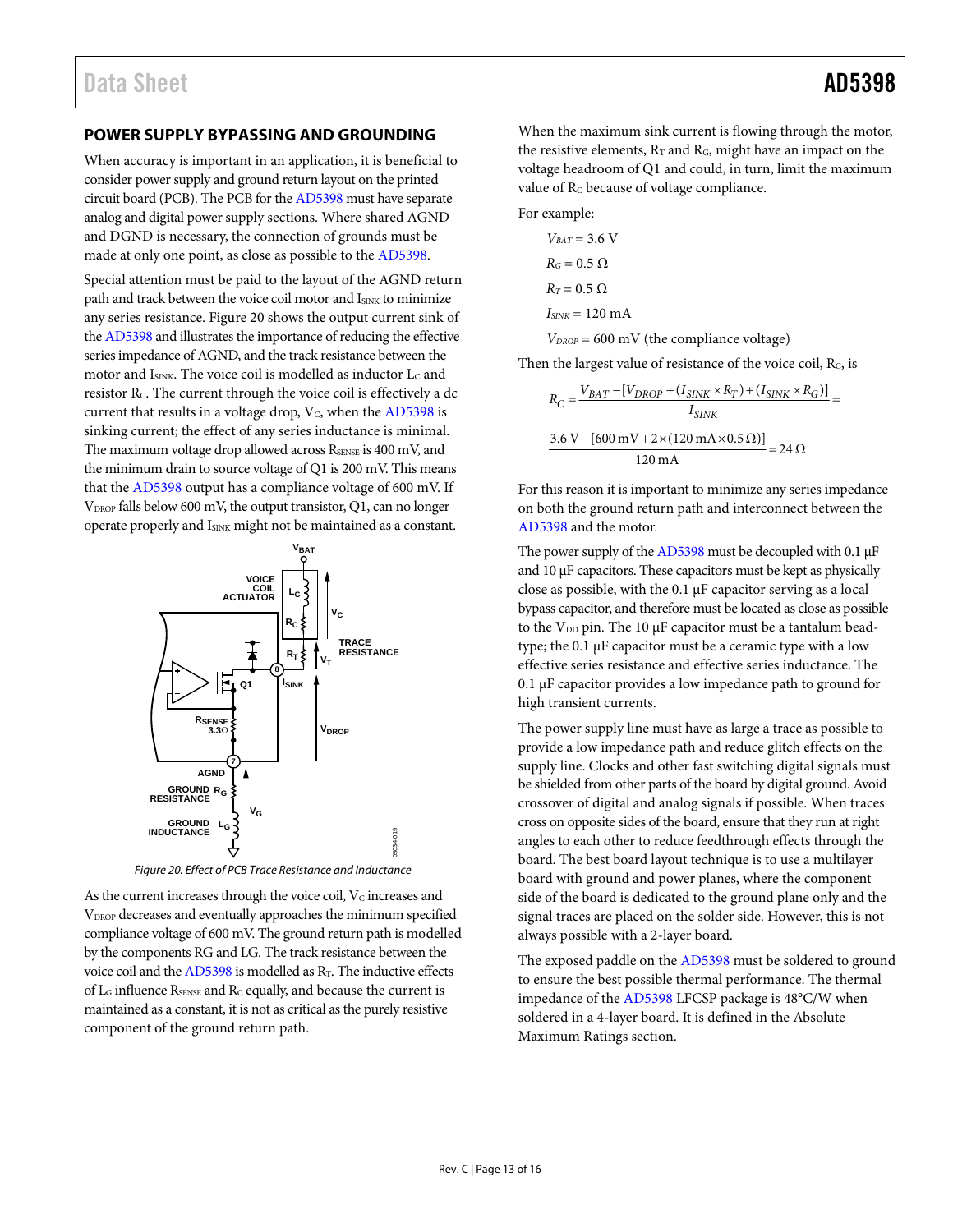## <span id="page-13-0"></span>APPLICATIONS INFORMATION

The [AD5398](http://www.analog.com/AD5398?doc=AD5398.pdf) is designed to drive both spring preloaded and nonspring linear motors used in applications such as lens autofocus, image stabilization, or optical zoom. The operation principle of the spring-preloaded motor is that the lens position is controlled by the balancing of a voice coil and spring[. Figure](#page-13-1) 21 shows the transfer curve of a typical spring preloaded linear motor for autofocus. The key points of this transfer function are displacement or stroke, which is the actual distance the lens moves in mm, and the current through the motor in mA.

A start current is associated with spring-preloaded linear motors, which is effectively a threshold current that must be exceeded for any displacement in the lens to occur. The start current is usually 20 mA or greater; the rated stroke or displacement is usually 0.25 mm to 0.4 mm; and the slope of the transfer curve is approximately 10 µm/mA or less.

The [AD5398](http://www.analog.com/AD5398?doc=AD5398.pdf) is designed to sink up to 120 mA, which is more than adequate for available commercial linear motors or voice coils. Another factor that makes th[e AD5398](http://www.analog.com/AD5398?doc=AD5398.pdf) the ideal solution for these applications is the monotonicity of the device, which ensures that lens positioning is repeatable for the application of a given digital word.

[Figure 22](#page-13-2) shows a typical application circuit for the [AD5398.](http://www.analog.com/AD5398?doc=AD5398.pdf)



<span id="page-13-1"></span>*Figure 21. Spring Preloaded Voice Coil Stroke vs. Sink Current*

<span id="page-13-2"></span>

*Figure 22. Typical Application Circuit*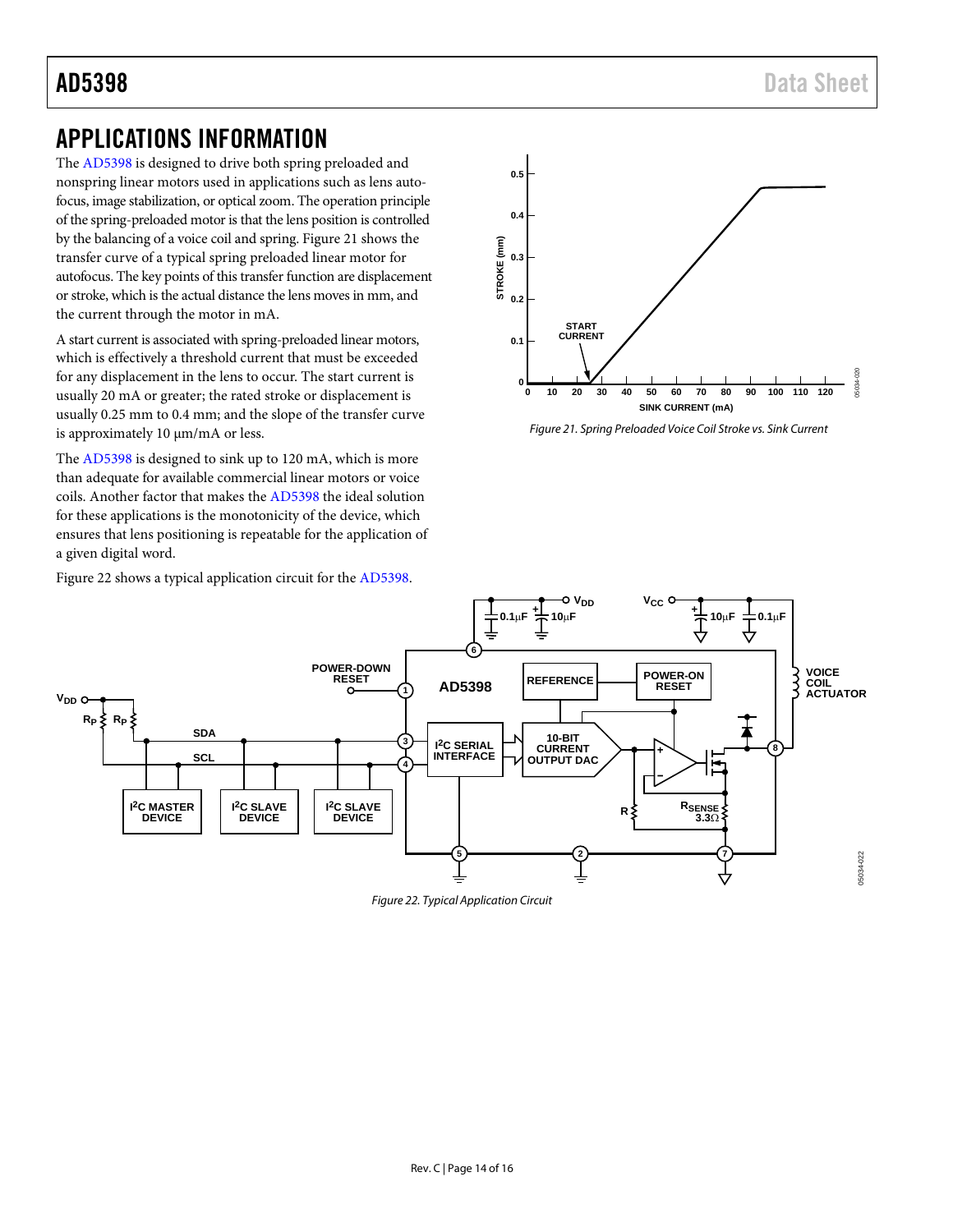## <span id="page-14-0"></span>OUTLINE DIMENSIONS



*Figure 23. 8-Lead Lead Frame Chip Scale Package [LFCSP] 3 mm × 3 mm Body and 0.75 mm Package Height (CP-8-13) Dimensions shown in millimeters*

### <span id="page-14-1"></span>**ORDERING GUIDE**

| Model <sup>1</sup> | Temperature Range                  | <b>Package Description</b>                   | Package Option |
|--------------------|------------------------------------|----------------------------------------------|----------------|
| AD5398BCPZ-REEL    | $-40^{\circ}$ C to $+85^{\circ}$ C | 8-Lead Lead Frame Chip Scale Package [LFCSP] | $CP-8-13$      |
| AD5398BCPZ-REEL7   | $-40^{\circ}$ C to $+85^{\circ}$ C | 8-Lead Lead Frame Chip Scale Package [LFCSP] | $CP-8-13$      |

 $1 Z =$  RoHS Compliant Part.